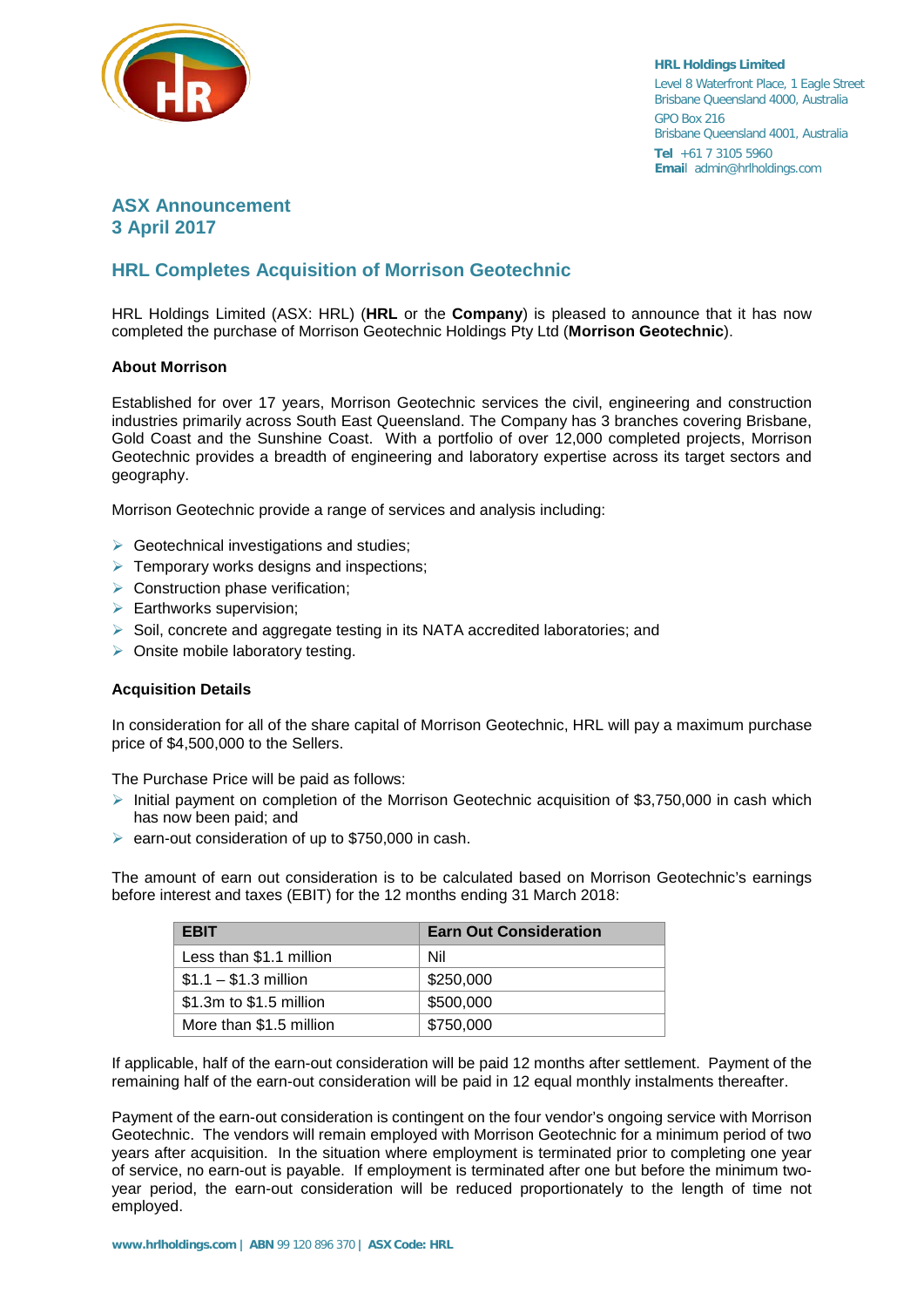

# **Strategic Expansion**

Morrison Geotechnic brings a number of strategic benefits to HRL:

|                            | <b>Established Performing Business</b>                                                                                                                                                                                                                                                                                                                                                                                                                                                                                                                                                                                                                               |                                                              | <b>Industry Leading Performance</b>                                                                                                                                                                                                                                                                                                                                                                                                                                                                                                                                                                                                    |
|----------------------------|----------------------------------------------------------------------------------------------------------------------------------------------------------------------------------------------------------------------------------------------------------------------------------------------------------------------------------------------------------------------------------------------------------------------------------------------------------------------------------------------------------------------------------------------------------------------------------------------------------------------------------------------------------------------|--------------------------------------------------------------|----------------------------------------------------------------------------------------------------------------------------------------------------------------------------------------------------------------------------------------------------------------------------------------------------------------------------------------------------------------------------------------------------------------------------------------------------------------------------------------------------------------------------------------------------------------------------------------------------------------------------------------|
| ✓<br>✓<br>✓<br>✓           | High level of repeat revenues with around 65% revenues deriving from existing<br>major customers and referrers<br>Blue-chip customer base<br>Operated by an experienced and qualified management team who are<br>continuing after acquisition<br>Balanced portfolio of clients with its top 10 customers accounting for only around<br>54% of revenues<br>Diversified revenues sourced across NATA laboratory and engineering services<br>over 3 locations<br>Synergy achieved between services with large scale engineering work<br>generating laboratory work                                                                                                      | ✓<br>$\checkmark$<br>$\checkmark$<br>$\checkmark$<br>✓<br>✓  | 3-year average normalised EBITDA of \$1.3 million<br>Consistent revenues in excess of \$7.5 million over the past 4 years<br>Average gross profits margins of around 39% over the past 4 years<br>Average EBITDA margins of around 12% over the last 4 years, growing to 17%<br>in the last 2 years.<br>Consistent and successful focus on high margin work<br>Very low levels of bad debts due to repeat tier 1 client base<br>Strong working capital position                                                                                                                                                                        |
|                            | <b>Significant Competitive Advantage</b>                                                                                                                                                                                                                                                                                                                                                                                                                                                                                                                                                                                                                             |                                                              | <b>Tangible Opportunities for Growth</b>                                                                                                                                                                                                                                                                                                                                                                                                                                                                                                                                                                                               |
|                            |                                                                                                                                                                                                                                                                                                                                                                                                                                                                                                                                                                                                                                                                      |                                                              |                                                                                                                                                                                                                                                                                                                                                                                                                                                                                                                                                                                                                                        |
| ✓<br>✓<br>✓<br>✓<br>✓<br>✓ | Highly regarded brand - established 17 years<br>Limited direct competition of comparable geotechnical firms with credible scale<br>due to breadth of engineering and laboratory expertise<br>Operate at scale with 58 staff across 3 locations<br>Exceptionally loyal and experienced workforce<br>Portfolio of over 12,000 completed projects<br>50 to 60 active clients at any one time<br>NATA and ISO9001 accredited<br>Pre-Qualified Contractor with QLD Dept. Housing and Public Works<br>Standing Offer Arrangement with QLD Dept. Transport and Main Roads<br>Client relationships shared amongst management team, i.e. not dependent on<br>any single Owner | $\checkmark$<br>$\checkmark$<br>$\checkmark$<br>$\checkmark$ | Recent project wins have increased the Business' pipeline for the next 12-24<br>months<br>Recent ISO9001 accreditation will enable the Business to bid for a greater<br>range of work<br>Recent Pre-Qualified Contractor status with Department of Housing and Public<br>Works could generate new revenues<br>Application of resources could enable the business to qualify for tier 1<br>contractors and developers<br>Opportunity for regional expansion by increasing human resource and project<br>management capability<br>Investment in technologies to support field staff real-time data collection and<br>sample registration |